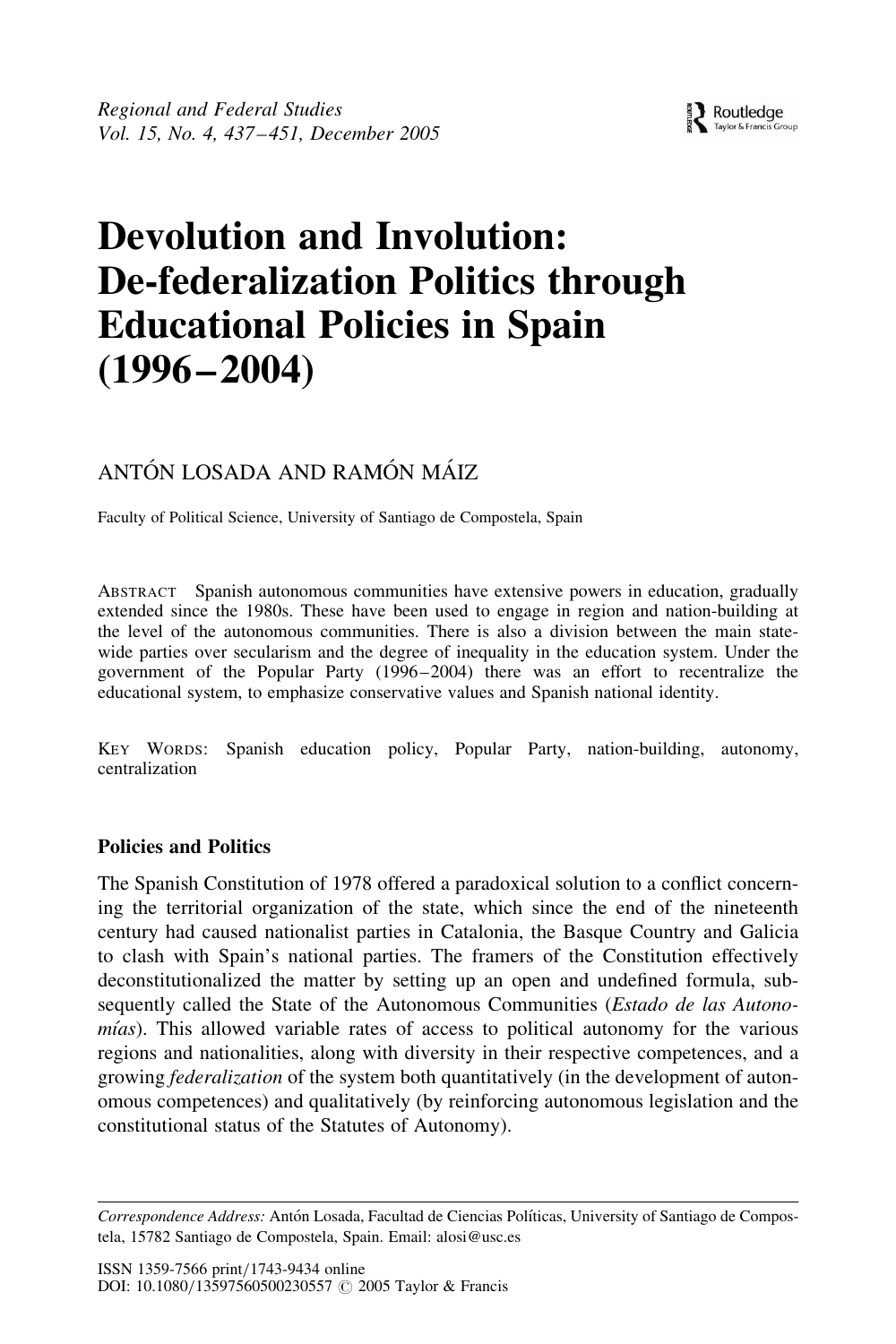Initially considered the system's great virtue, this open and indeterminate nature eventually revealed itself to be a double-edged sword. Just as it allowed the system to federalize, it subsequently facilitated a process of de-federalization, or recentralization (Ma´iz and Beramendi, 2004). The indeterminate nature of the model allowed for extraordinary advances in regional self-government during the 1980s and early 1990s, though there was some tension and conflict between central government and the autonomous communities with strong nationalist parties. But this open and undefined quality of the system was later used by the two Popular Party (PP) governments (1996–2004) to recentralize power and curtail policy autonomy. There was a clear involution in the decentralization process once the PP began a second term in government, in 2000, this time ruling with an absolute majority. This involved the recuperation of much of the Catholic and traditional Spanish nationalist legacy, along with centralist encroachment in matters that had been transferred to, and developed by, the autonomous communities.

This analysis will focus on educational policy, due both to its relevance in the dimension of national political identity and to its centrality in the realm of public policy as an exclusive competence of the autonomous communities. From a national perspective, the decentralization of the educational system at every level permitted cultural and pedagogical progress in adapting Spain to the 1978 constitutional design of a plural state, composed of nationalities and regions with diverse cultures, myths, symbols, narratives, traditions, historical experiences, geographical contexts, and territorial and economic diversity. The reinforcement of identities through educational policies was of particular relevance in Catalonia, the Basque Country and Galicia. For the first time, these historical nationalities had a chance to provide a new generation of students with an education in their own language, history, geography and particular socioeconomic features. Along with the provision of public health services, education constituted the second basic and exclusive competence at the core of the political, administrative and financial decentralization process of the autonomous communities.

Two key dimensions of educational policies will be examined here: nation and identity building; and the implementation of education policies, which according to the Constitution and the Autonomy Statutes falls exclusively within the sphere of the autonomous communities.

#### Regional Policies and the Reinforcement of Sub-National Identities

We assume a theoretical framework in which a nation is not something given or natural, but instead is a result of a process of social and political construction (Máiz, 1997, 2003; Losada, 2000; Ma´iz and Losada, 1999). This process implies:

- . the consolidation and institutionalization of a differential 'ethnicity' (language, myths, symbols, culture, history, institutions);
- . the mobilization of resources and its impact upon specific social and economic preconditions and the construction of a common matrix of interests as sub-national or regional interests;
- . the creation of a new structure of political opportunity more favourable for some sort of nationalist project. This includes new local arenas of political competition through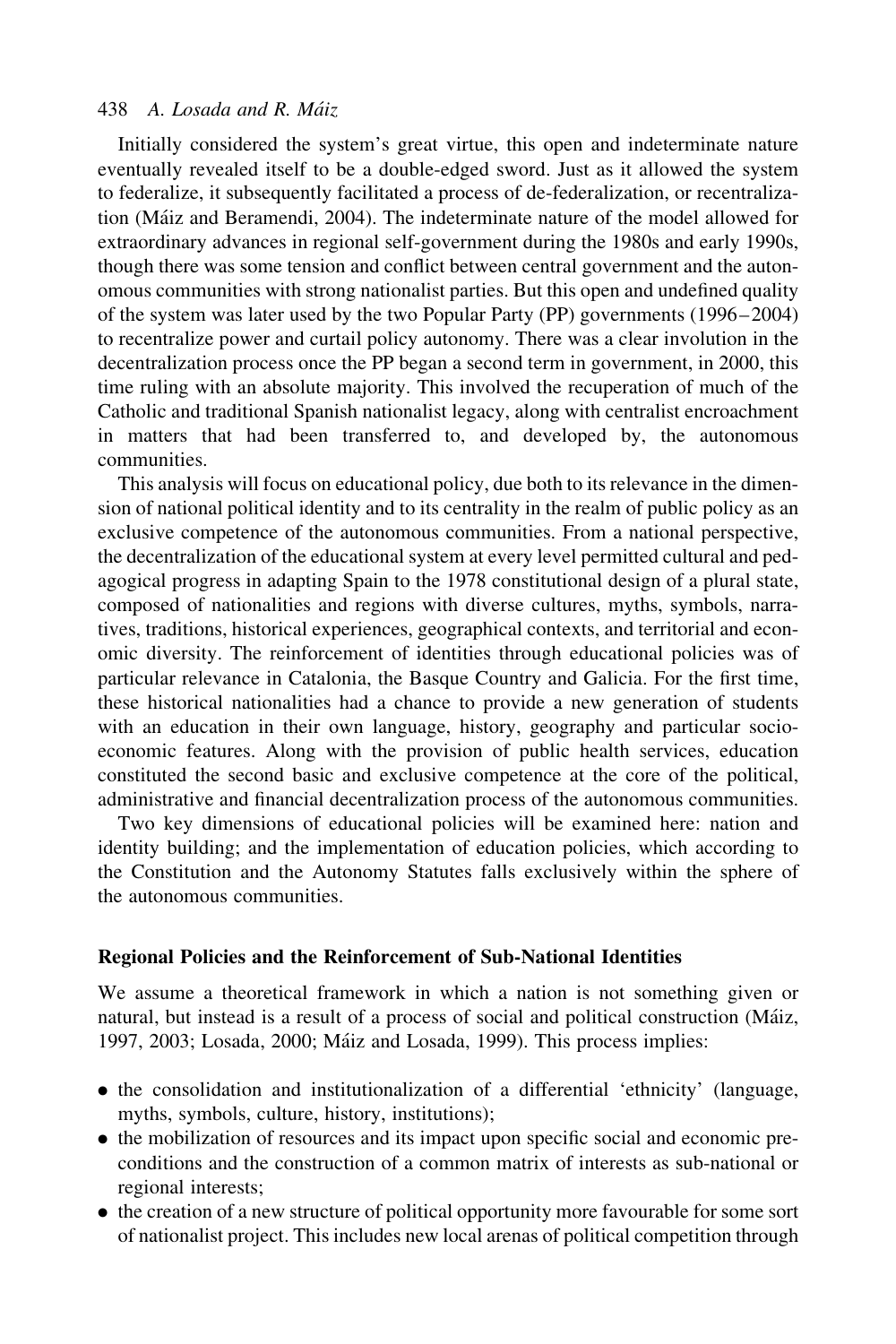regional elections and leadership, autonomous parliaments and governments, and regional or nationalist political parties defending exclusively community interests;

. the creation of nationalist interpretative frames as a narrative of problems, antagonisms, alternatives and protagonists, and their institutionalization through concrete policies in fields like education, communication, culture and language.

Our underlying hypothesis is that the creation and rapid development of the autonomous communities and their institutional functions is one of the key variables reinforcing the social preconditions for nationalism in Galicia, Catalonia and the Basque Country. This variable also helps to create a political opportunity structure that favours the development of nationalism. The decentralization and devolution of education policies to the regions played a key role in the process of building a 'Galician nation', a 'Basque nation' and a 'Catalan nation'. Education policies have also played an important role in the process of the political, organizational and discursive production of a new vision of the Spanish state as a pluri-national state. This has been realized through several paths:

- . the consolidation and institutionalization of an ethnic base in language, culture, history and institutions. This base is now being elaborated, manipulated and redefined, through institutional action by the regional administrations in their education policies: language normalization, history textbooks, symbolic days, creation and development of regionally-coloured services and media.
- . the mobilization of resources and their impact on the social and economic preconditions for mobilization: greater social mobility and supra-local communication, more important economic, legal and technical resources, formation of a common matrix of interests.
- . the creation of a new political opportunity structure by better access to governing institutions, the creation of new institutional settings, and greater political participation.
- . the creation of nationalist interpretative frames and their institutionalization through particular policies in education, health, culture and communications.

The policies carried out by regional governments in Galicia, Catalonia or the Basque Country, and their relative success, contributed decisively to the institutional consolidation of the autonomous communities. This, in turn, brought about certain relevant effects on what we might label the political, institutional and identity production of a nation. This process of construction may be understood as combining the following elements:

- 1. Political: the idea of nation and national identity as the determinant factors in the legitimacy and representativeness of the political actors, parties; expansion of the political competition sphere centred around the new national space; an increase in the stability of the electoral alignments; opening access for the nationalist forces to the governmental institutions; incorporation of these elites into the process of institution building.
- 2. Institutional: the growth of the nationalist or regionalist groups' organizational and material resources; the expansion of the institutional spaces to which nationalist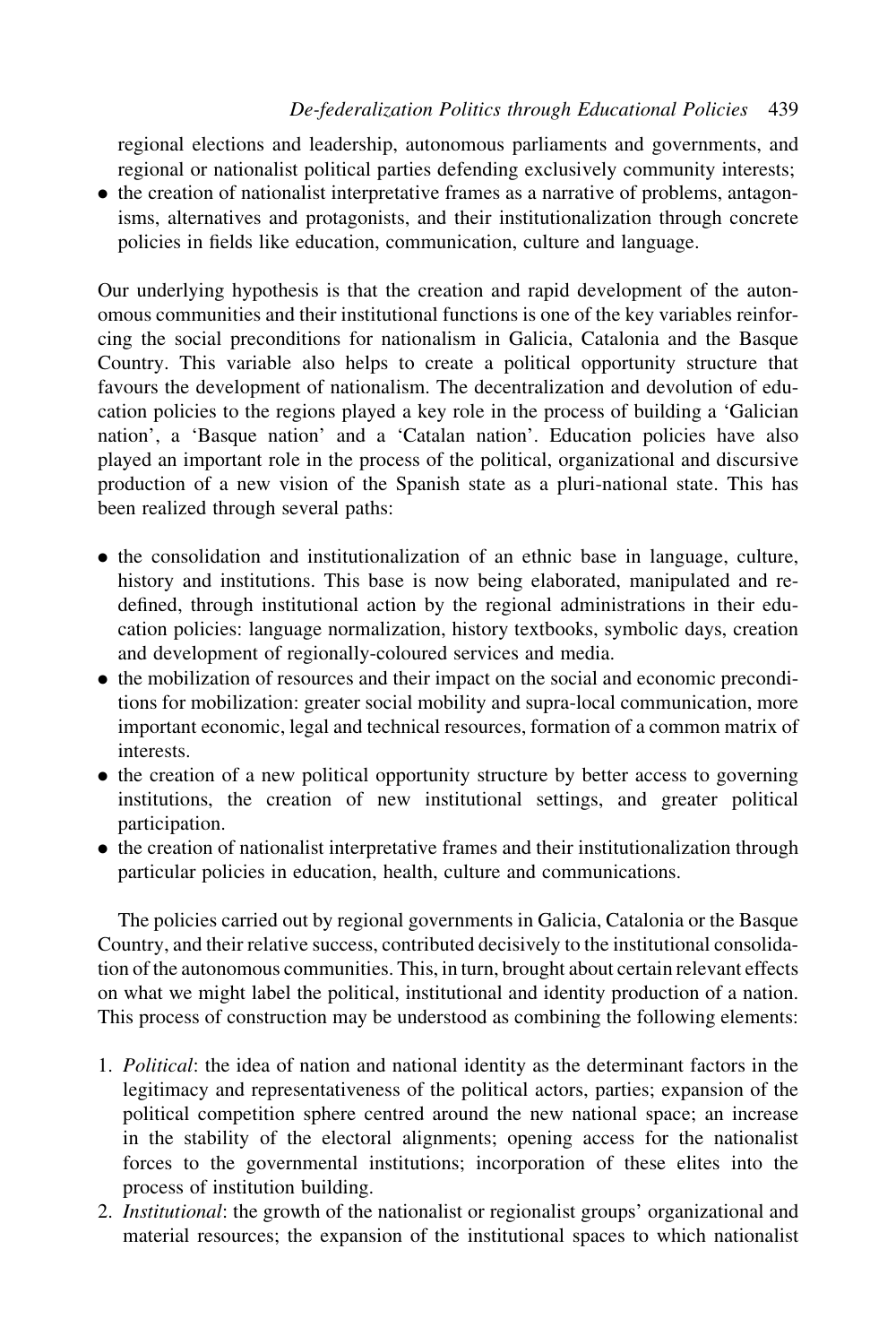forces can have access; and the capacity of these institutions to compete for allocation of resources in the national and supranational arenas.

3. Identity: discursive and mythic/symbolic processes perceiving a collective national identity with its own interests and objectives based on national solidarity, as opposed to class or other forms; legitimacy of national public policies and cultural homogenization; development of a centre/periphery discourse; and competition with other nationalities for resources during a process of state construction.

Education policies implemented by the regions have helped to articulate a solid collective identity and improve the organization of collective interests. This has contributed to the political, institutional and identity production of the nation through a greater use and institutionalization of distinctive languages, educational and cultural changes that introduce nationalist discursive elements, institutionalization of nationalist values and collective identity features in history, language, culture and folklore. In many areas of public sector action, such as health, education, fishing and agriculture, devolved policies become the normative framework that provides the rules of the game for the various actors, including firms, political parties, pressure groups and unions, thus becoming the main frame of reference. This in turn has contributed to the consolidation of a matrix of coherent regional interests in different economic sectors, such as agriculture, fisheries, industry and infrastructures, which previously lacked a territorial articulation.

## The Content of Spanish Educational Policies before 1996

Spain's first educational policy under democracy was introduced with the Moncloa Agreements and article 27 of the 1978 Constitution. During this first period, the

| Arena               | Output                                                                                                                                                                                                                                                       | Outcome                                            | Nation production                                                                                                                                                                                        |
|---------------------|--------------------------------------------------------------------------------------------------------------------------------------------------------------------------------------------------------------------------------------------------------------|----------------------------------------------------|----------------------------------------------------------------------------------------------------------------------------------------------------------------------------------------------------------|
| Education<br>policy | Alternative<br>Increasing use of<br>academic<br>national languages<br>Nationalist revision of<br>programmes<br>New language<br>history, culture,<br>regulation<br>traditions<br>New universities and<br>Powerful regional<br>bureaucracies<br>research units |                                                    | Institutional<br>Administrative and geographic<br>identification of a common<br>regional service<br>Political<br>Integration of professional<br>elite<br>Autonomy of the regional<br>educational systems |
|                     |                                                                                                                                                                                                                                                              | Identity<br>Increasing use of a common<br>language |                                                                                                                                                                                                          |
|                     |                                                                                                                                                                                                                                                              |                                                    | Increasing cultural identification<br>Institutionalization of political<br>and cultural nationalist myths<br>and symbols                                                                                 |

Table 1. The impact of Autonomous Educational policy on Sub-national identities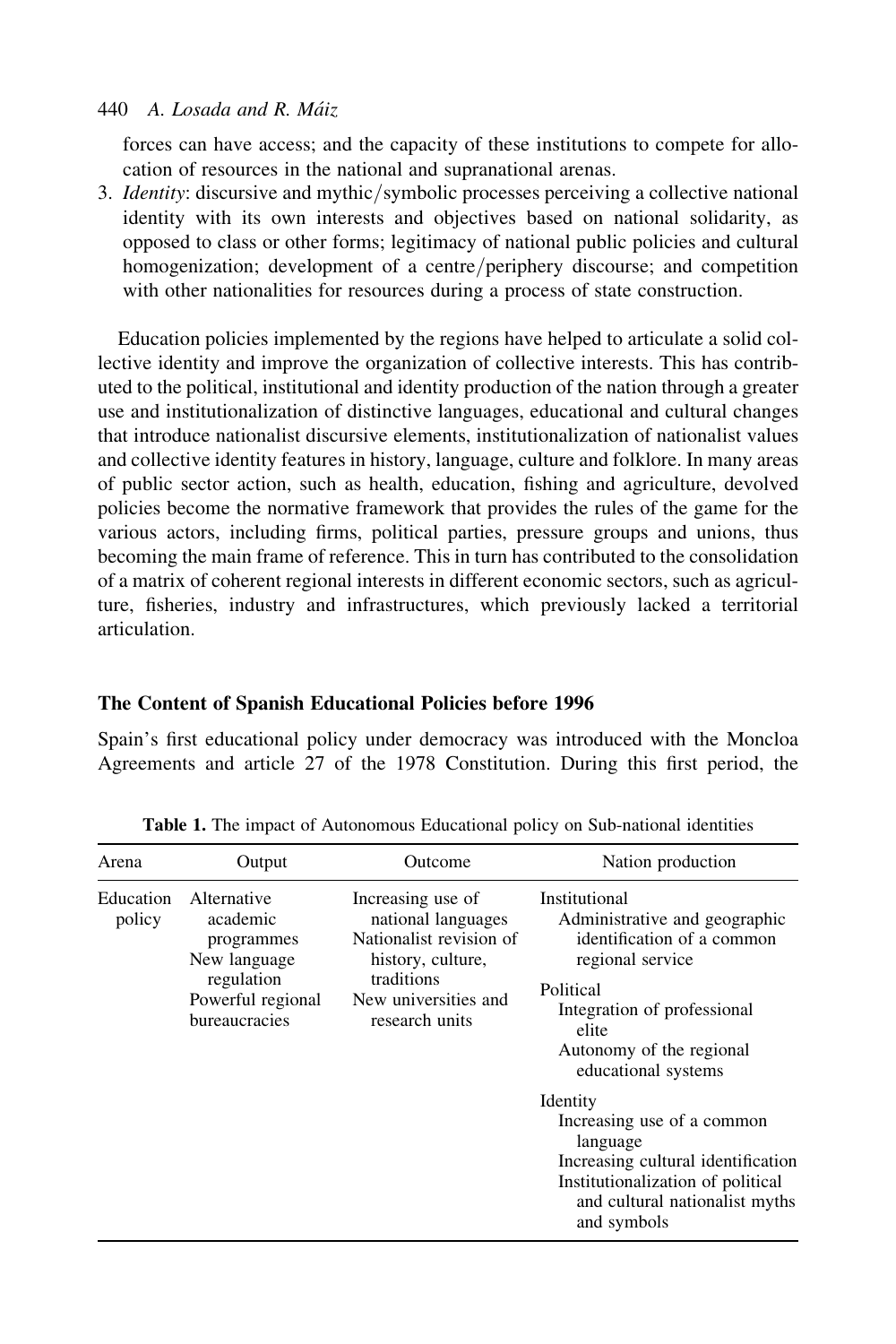left-wing parties made concessions in matters referring to equality, and the right-wing parties compromised in matters related to freedom of education. A substantial private sector was to be allowed as a supplier of educational alternatives.

The major achievement during this phase was the recognition of education as a right, based on democratic principles, provided by the public authorities, and with primary education being compulsory and free. Yet, this agreement did not have the effect of bringing the agents or their positions any closer, but instead tended to polarize them. The role of the political parties as channels for collective action was reinforced, leading to a progressive demobilization of collective agents. In addition, the governing centre-right UCD party emphasized freedom of education, which in turn amplified the conflicts with teachers and led to increased subsidization of private education. During this period, there was also a heavy influence from the Francoist heritage, maintained by a powerful private religious sector and characterized by a strong centralizing tendency. Although diminishing, this remained present during the process of designing educational policies.

The next two periods provided a counterweight to this first stage, demonstrating much more progressive preferences and a growing presence of peripheral nationalist demands. Spain's great educational transformation began in 1982 with the Socialist Party's first government. This phase presented improvements in both the extension and organization of public education, along with an effort to modernize the system in order to adapt it to European standards. The PSOE party devised the Organic Law for the Right to Education (LODE, 8/1985), which was opposed by a significant portion of the private educational sector as it reduced some of their privileges. In attempting to find a balance between equality and social equity, the Socialist Party consolidated a dual educational system of public and subsidized private schools, while also facing issues relating to student admission policies and over-financing in the private sector, which are problems that have still to be resolved. During this phase, a series of new actors appeared on the scene, exacerbating the tensions evident during the design of the education system. These new actors, the peripheral nationalist parties, exerted strong pressures to obtain greater competences in all areas.

The regional autonomy system led to a decentralization of the management of educational services in an attempt to reduce the gap between the administrators and users of these services. But this process did not reach the local level, so it is doubtful whether the aim of decentralization was actually realized. Devolution to the autonomous communities favoured the development of diverse educational policies in the various regional communities, which also led to a decentralization of the networks of educational actors.

The last stage began in 1985, as the LODE became law, and culminated in October of 1990, when a new law LOGSE came into effect. Its main public objective was to transform the curriculum and increase the quality of education. In prior stages the emphasis had been on ensuring equality, but now the focus was on the excellence and quality of educational institutions. Yet, this phase still presented several contradictions, such as the poor reputation of vocational training and the lack of resources. At this stage, there was a push for a normative system of evaluation in a context dominated by deregulation. One of the most significant characteristics of the changes in educational policy was the creation of quasi-markets, creating a system that prioritized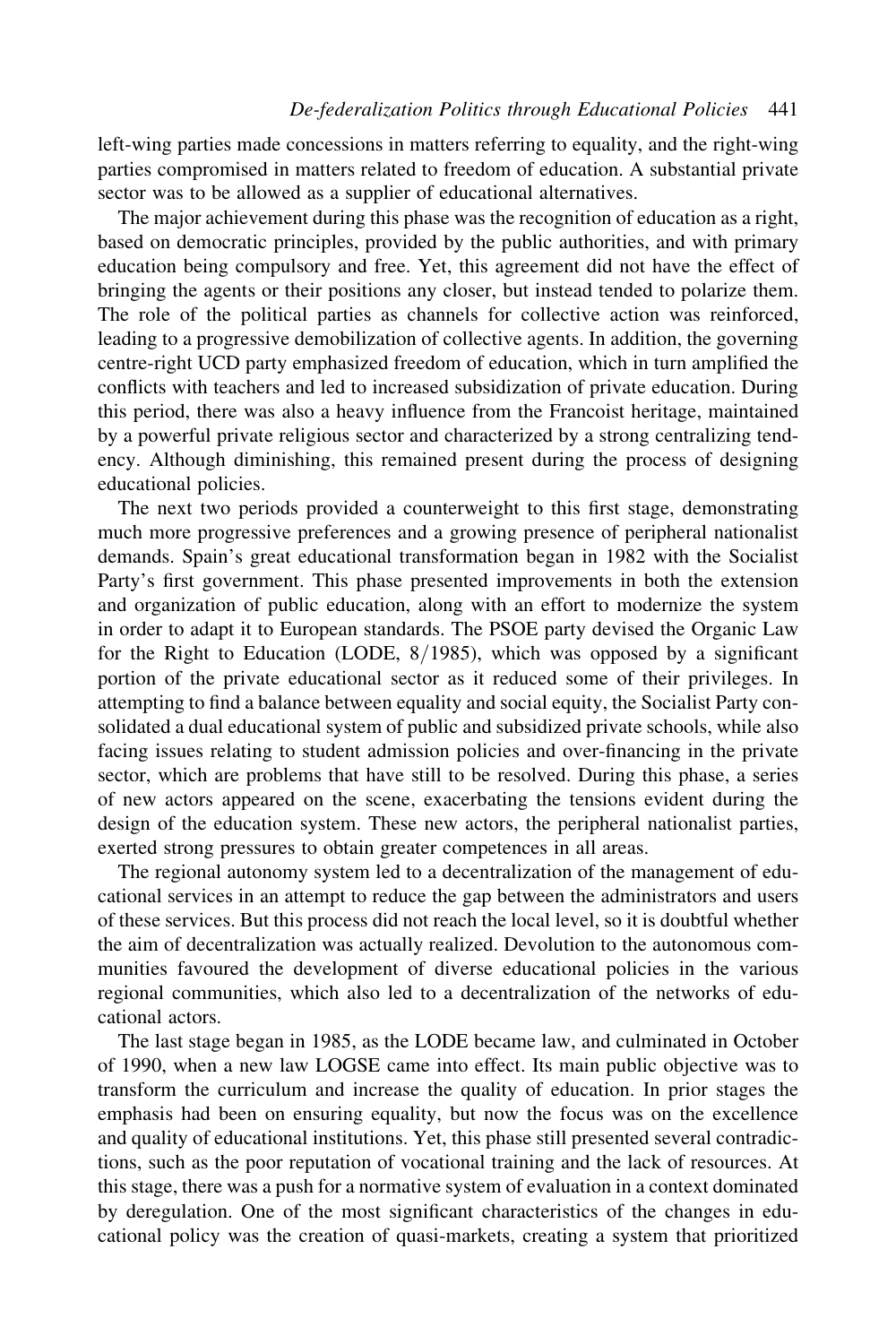|                     | $1970 - 77$<br>Decline and end of<br>Francoism | $1978 - 82$<br>Democracy and constitution                                                                     | $1982 - 85$<br>First left-wing government                                               | 1985–96<br>Dominance by the PSOE                                                               |
|---------------------|------------------------------------------------|---------------------------------------------------------------------------------------------------------------|-----------------------------------------------------------------------------------------|------------------------------------------------------------------------------------------------|
| Objectives          | Construction of a<br>meritocratic<br>system    | Democratization of access to<br>education                                                                     | Extension and modernization of<br>public education in accord<br>with European standards | Change in curricula<br>Seeking excellence in education<br>Decentralization of the system       |
| Problems            | Overly ambitious<br>project                    | Conflicts with education<br>personnel                                                                         | Industrial bourgeoisie becomes<br>distant                                               | Poor reputation of Professional<br>Formation                                                   |
|                     | Scarcity of resources                          | Economic restrictions                                                                                         | Co-existence of two different<br>systems: public and private                            | Scarcity of resources<br>Democratic Deficit<br>Conflicts in the transference of<br>competences |
| Principal<br>actors | Francoist elites<br>Private religious sector   | Private religious sector<br>represented by the right<br>Neighbourhood associations<br>represented by the left | Private religious sector and elitist<br>schools<br>Nationalist political parties        | Teachers and students<br>Regional governments<br>Appearance of new social<br>movements         |

#### Table 2. Evolution of Educational Policy Regulation in Spain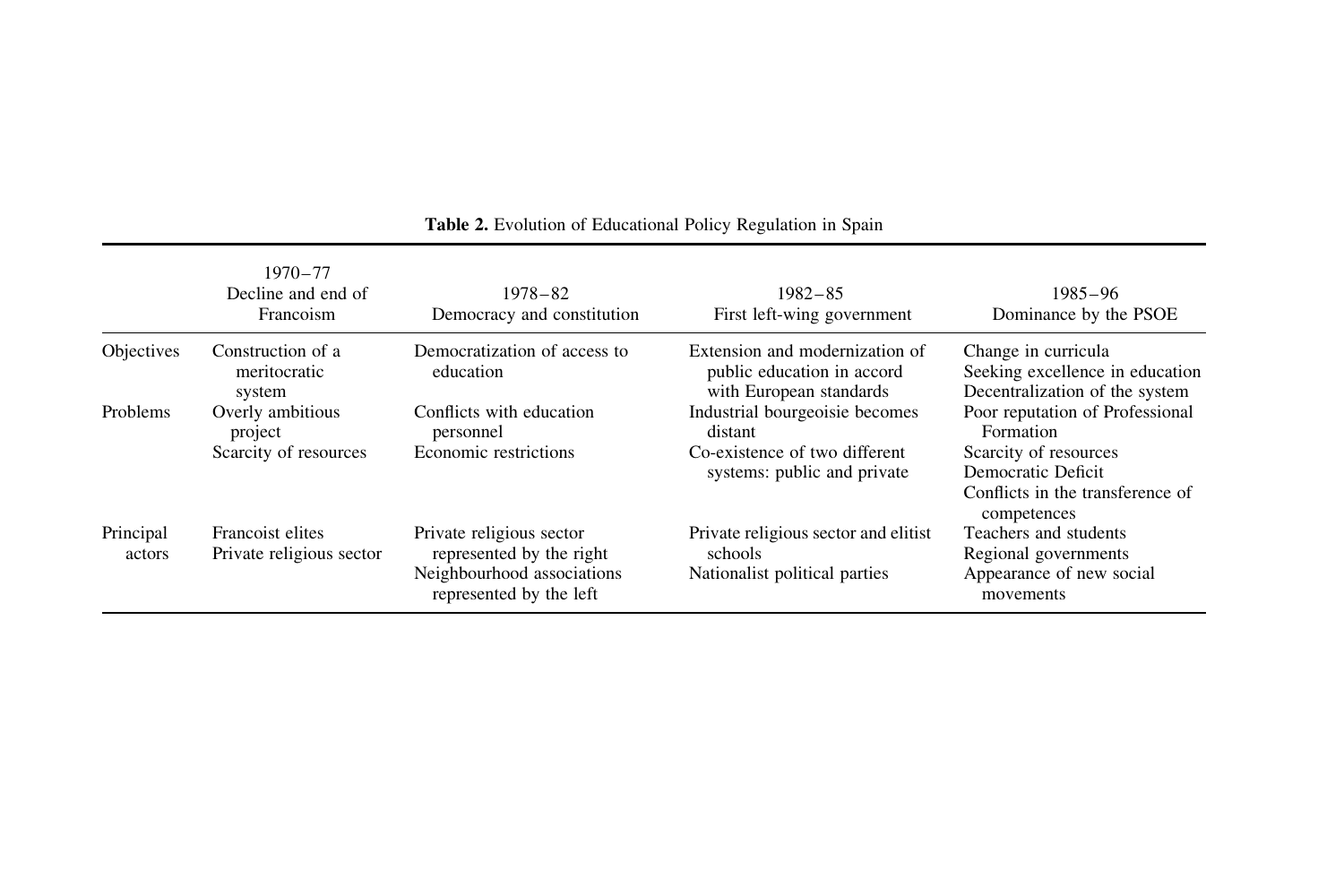efficacy and efficiency over equality. The inherited deregulation process permitted the flexible management and financing of education, but also allowed the possibility of preference, thus maintaining the dual educational system. This dual system took advantage of private resources, but also sustained a clear socio-economic separation between students from the public and private sectors.

The Spanish educational system has always operated with a level of resources below the average of neighbouring countries. During the 1980s, the increasing demand for a substantive improvement in quality, and the impulse and development of the educational devolution process, intensified the dilemmas concerning how to assign scarce resources for modernization, and led to doubts concerning the various public administrations' capacity to commit resources and promote changes. In order to solve the historical shortages of resources, greater academic and financial autonomy were given to the schools, and personalized learning programmes were encouraged, while school curricula were modified. This approach ran into strong resistance from several sources: an obsolete pedagogical culture; deficiencies in teacher training; a lack of infrastructure and materials; and a shortage of financial resources.

However, the decentralization process has not led to an overall convergence of investment across the autonomous communities. As can be seen in Table 4, the autonomous communities that in the 1980s were below average in educational expenditures per capita were Andalusia, the Balearic Islands, Catalonia, Madrid and Valencia; while the ones most above average were Aragon, Asturias, Castile-Leon and La Rioja. The spending tendencies in the 1990s indicate that essentially the same autonomous communities are still below average, but the ones with the highest spending are now the Canary Islands, Navarre and the Basque Country. These three autonomous communities have competences in education and are clearly exempt from the general tendency to freezing budgets (in the Balearic Islands, Catalonia, Galicia and Madrid), or cutting them (in Andalusia, Valencia and the majority of the regions that remain within the national education system).

|                      | PEE (primary and secondary)<br>over TPE | PEE (primary and secondary)<br>over GDP |
|----------------------|-----------------------------------------|-----------------------------------------|
| Spain                | 6.3                                     | 3.37                                    |
| <b>United States</b> | 9.4                                     | 3.50                                    |
| Japan                | 8.4                                     | 2.90                                    |
| Korea                | 13.7                                    | 2.90                                    |
| France               | 7.7                                     | 4.17                                    |
| Germany              | 6.1                                     | 3.01                                    |
| Italy                | 6.2                                     | 3.36                                    |
| Holland              | 5.9                                     | 3.30                                    |
| Sweden               | 7.3                                     | 5.06                                    |
| Great Britain        | 8.7                                     | 3.86                                    |
| EU Average           | 7.2                                     | 3.86                                    |
| <b>OECD</b> Average  | 8.7                                     | 3.37                                    |

Table 3. Public expenditures in education (PEE), as a percentage of total public expenditures (TPE) and total Gross Domestic Product (GDP), 1994

Source: Adelantado, Losada et al. (2002).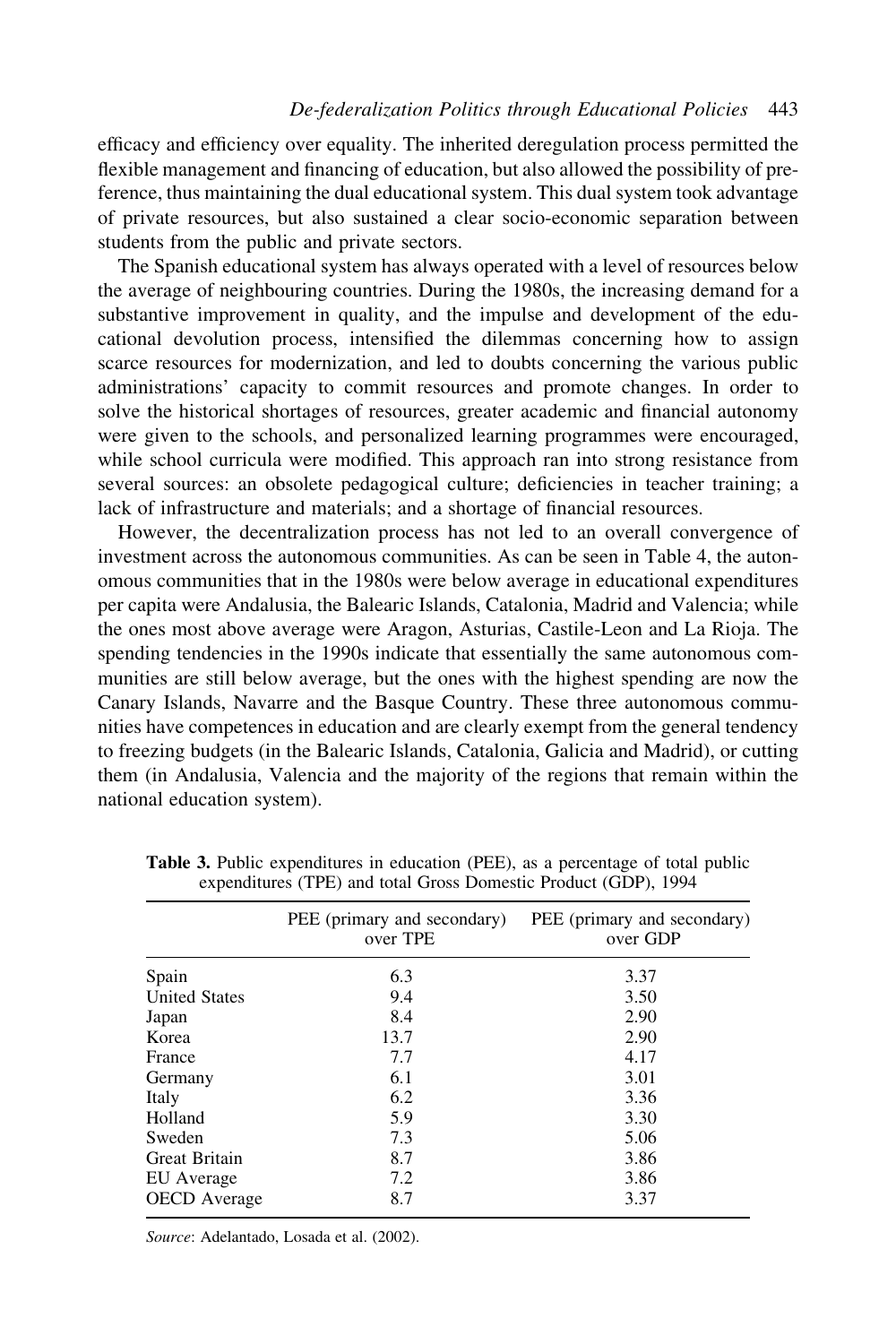Decentralization of the Spanish educational system is evident in the legislative capacity of the regions with competences in this area, and in the new distribution of financial resources. One of the most evident consequences is the appearance of multiple new networks of actors within the decentralized territories. This has put pressure on the remaining state powers intended to guarantee the homogeneity and equity of the educational system. This situation, which has been labelled by Bonal (1998) as regulated decentralization, has generated a series of intense conflicts between the state and the autonomous communities concerning competences. These have been settled through a culture of negotiation that became a yearly game of exchanges, with conflicts resolved in a competitive but cooperative fashion. The ERA group's report correctly concludes that the paradox of two expressions, centralized deregulation and regulated decentralization, illustrates the tension that seems to characterize the Spanish educational system. Tensions exist between homogeneity and differentiation, between centralization and decentralization, and between efficiency and equity. The key element of the Spanish educational system is its complexity; which is probably in the very nature of education (Subirats and Gallego, 2002: 224).

A good example of this complexity is the delicate balance between public and private networks. In Spain as a whole, 65 per cent of students attend public schools, while around 30 per cent go to subsidized schools, and less than 5 per cent are in private schools. There is significant regional variation. From the data in Table 5 we can see a clear contrast between a group with low numbers of students in private schools (Andalusia, Canary Islands and Galicia) and another group with much higher percentages (Catalonia, Navarre and the Basque Country).

|                     | 1980 | 1985 | 1990 | 1995 |
|---------------------|------|------|------|------|
| Andalusia           | 95   | 93   | 86   | 84   |
| Aragon              | 115  | 113  | 108  | 109  |
| Asturias            | 121  | 111  | 115  | 121  |
| Balearic Islands    | 87   | 88   | 86   | 89   |
| Canary Islands      | 106  | 118  | 126  | 127  |
| Cantabria           | 106  | 99   | 95   | 104  |
| Castile-Mancha      | 110  | 104  | 97   | 100  |
| Castile-Leon        | 127  | 118  | 110  | 114  |
| Catalonia           | 90   | 91   | 93   | 94   |
| Extremadura         | 119  | 108  | 98   | 97   |
| Galicia             | 108  | 108  | 114  | 111  |
| La Rioja            | 128  | 112  | 104  | 107  |
| Madrid              | 85   | 94   | 90   | 96   |
| Murcia              | 105  | 102  | 95   | 96   |
| Navarre             | 109  | 98   | 153  | 148  |
| <b>Basque Cntry</b> | 107  | 122  | 144  | 157  |
| Valencian Com.      | 94   | 90   | 97   | 88   |
| Ceuta & Melilla     | 105  | 91   | 77   | 70   |

Table 4. Public expenditures in education, per capita  $(\text{ages } 5-14) (\text{Spain} = 100)$ 

Source: Adelantado, Losada et al. (2002).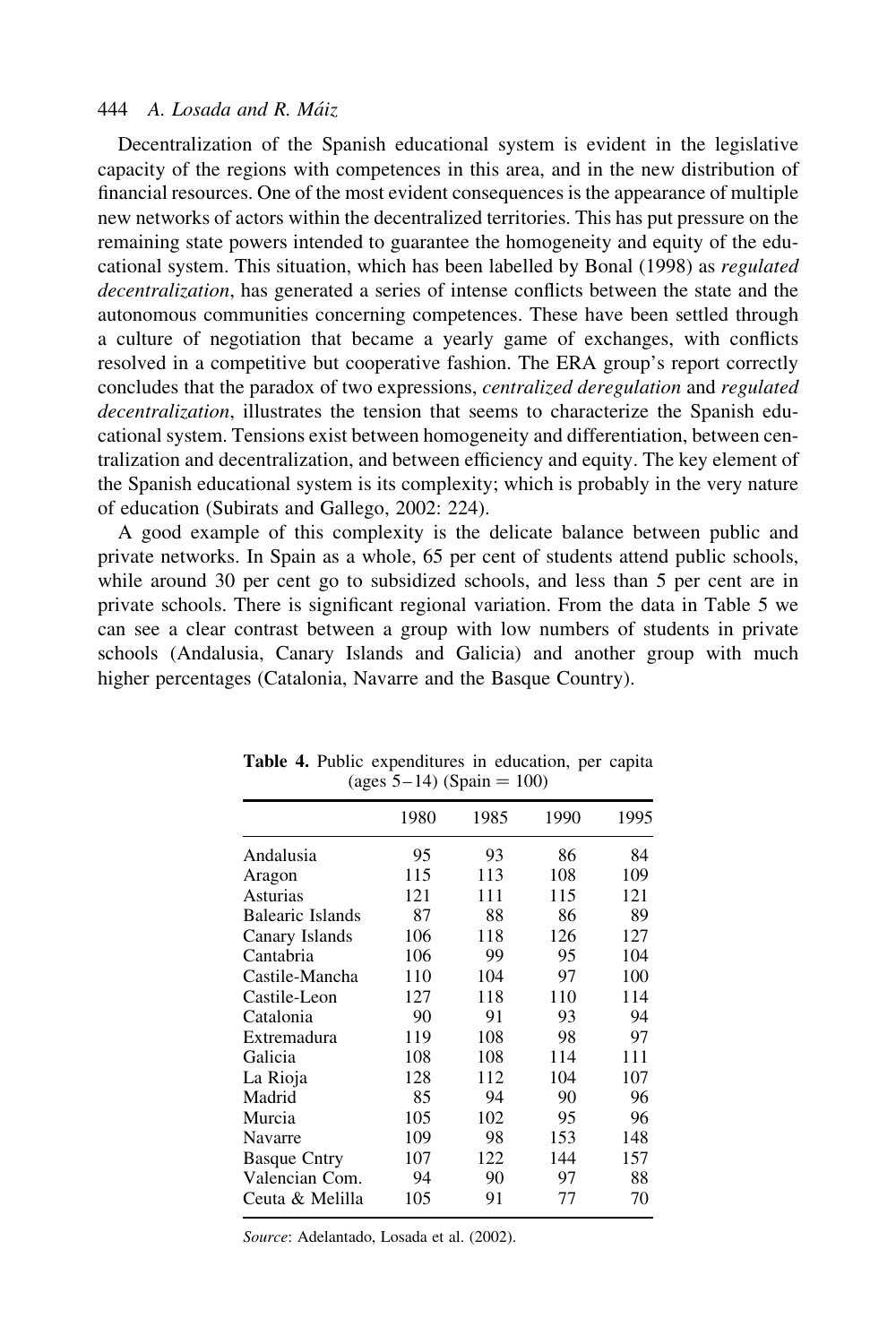|                       |    | 1981-82 1985-86 1990-91 1994-95 |    |    |
|-----------------------|----|---------------------------------|----|----|
| Andalusia             | 27 | 26                              | 23 | 23 |
| Canary Islands        | 21 | 18                              | 17 | 21 |
| Catalonia             | 48 | 45                              | 41 | 41 |
| Valencian Comm.       | 35 | 32                              | 31 | 30 |
| Galicia               | 29 | 27                              | 25 | 25 |
| Navarra               | 46 | 41                              | 35 | 41 |
| <b>Basque Country</b> | 47 | 43                              | 50 | 51 |
| Spain                 | 37 | 34                              | 31 | 31 |
|                       |    |                                 |    |    |

Table 5. Percentage of students attending private schools by region

Source: Adelantado, Losada et al. (2002).

These differences are indicators of specific historical traditions and tendencies. The weight of the private educational arena, the presence of independent pedagogical movements, and the connection of the educational sphere with peripheral nationalist demands are all factors that clearly explain the powerful private education networks in regions such as Catalonia and the Basque Country. However, these historical peculiarities have recently been reinforced by political choices. In this regard, the differences between regions have remained highly consistent over the last two decades.

## Educational Policies in Spain since 1996: Administrative Decentralization, Political Recentralization

During the 1990s and particularly after the Popular Party's rise to power, educational policies experienced a phase of deregulation in which the declared objective was to decrease central state intervention in the system by granting greater autonomy and financial diversification to the schools. In tandem with the process of deregulation, central government reinforced its inspection and evaluation mechanisms. The growth of a quasi-market in the educational sphere is a key feature in the most recent tendencies of the system, privileging efficiency and effectiveness over equity. The deregulation process facilitated flexibility in educational management and

|             | $\alpha$ acational expenditures |                       |  |
|-------------|---------------------------------|-----------------------|--|
|             | 1980                            | 1990                  |  |
| $+80\%$     |                                 | Canary Islands        |  |
| $71 - 80\%$ | Andalusia                       | Andalusia             |  |
| $60 - 70\%$ | Galicia                         | Valencian Community   |  |
|             | Canary Islands                  |                       |  |
| $-60%$      | Catalonia                       | Catalonia             |  |
|             | Valencian Community             | Navarre               |  |
|             | Navarre                         | <b>Basque Country</b> |  |
|             | <b>Basque Country</b>           |                       |  |

Table 6. Expenditures on public schools as a percentage of total educational expenditures

Source: Uriel (1999: 243)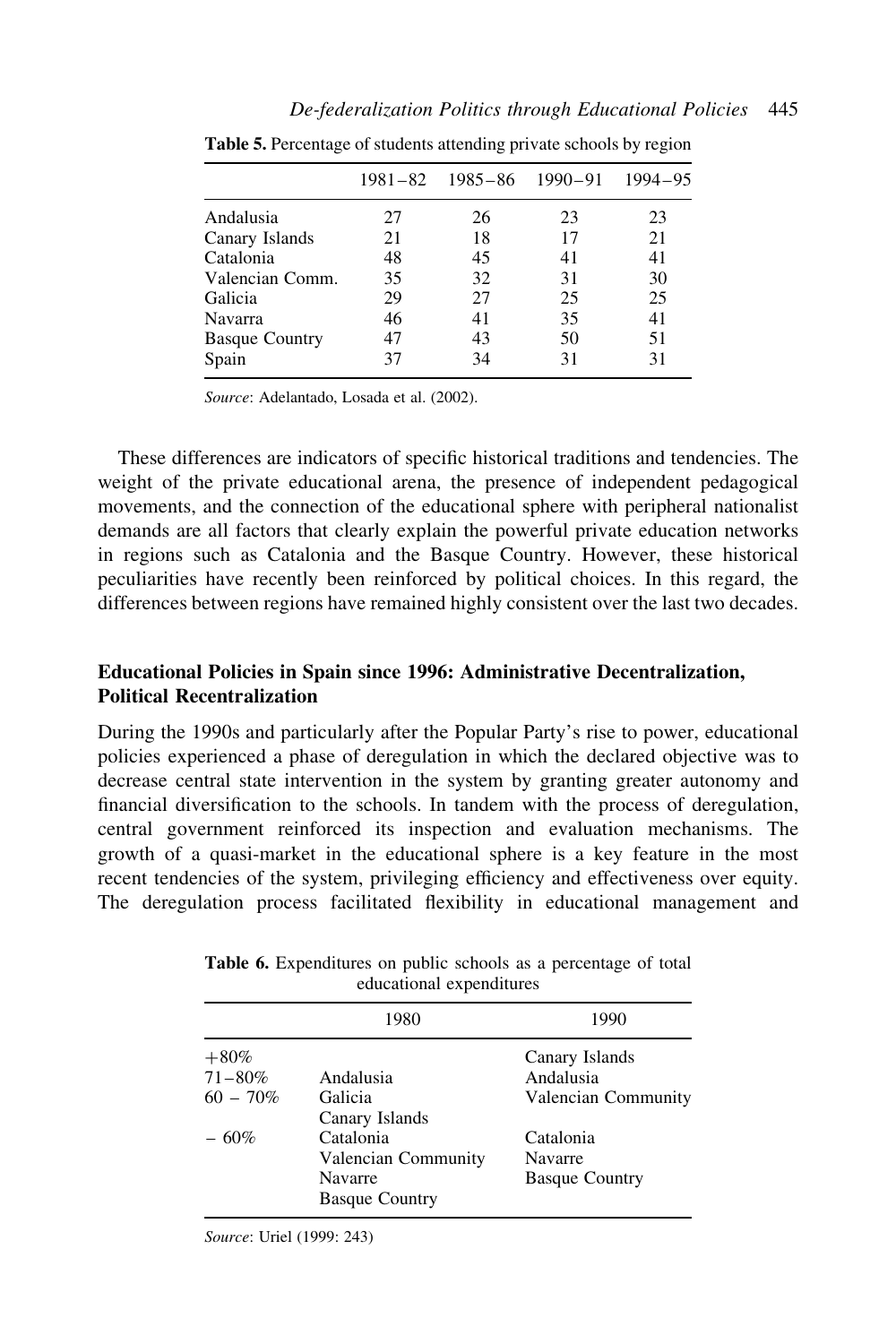financing, but also increased the possibility of opting and/or selecting between the two educational networks. This duality of networks makes use of private educational resources and at the same time distributes students on the basis of their socio-economic situation, with all its costs and benefits.

In the last 15 years the educational system has extended educational benefits to the entire country, and the aggregate results now place Spain on a par with the European average. The percentage of students finishing secondary education has remained relatively stable at about 65–70 per cent, while the percentage that pass the university entrance exams has increased continuously, from 65 per cent to 80 per cent. Table 7 shows data illustrating the academic success of each region. It is clear that academic performance does not vary much from region to region, but it does vary significantly between public (55–65 per cent pass) and private schools (85–90 per cent pass). These differences hold true in all the regions.

The Popular Party's lack of a majority during its first term required it to seek the support of moderate Catalan nationalists, leading to an educational policy that was clearly oriented to the status quo and settled as a mid-range priority on the Popular Party's governmental agenda. The partial reforms during this phase were mainly intended to accelerate changes already begun during the prior socialist governments in the management and financing models, strengthening the tendency towards a private educational network, introducing competitive and quasi-market models, and empowering alternative means of financing schools.

The Popular Party's absolute majority in the elections of 2000 produced from the very beginning a radical change in educational policy. Education became one of the priorities of the new government's agenda, both implicitly in the decision-making processes and explicitly in the Aznar government's speeches and communication strategy. Prime Minister Aznar declared, publicly and often, that one of his priorities was to change the national educational policy, as a key element of his political project and of the legacy that his government would leave behind. The new policy centred less on education's means and instruments and more on its contents. This initiative did not try significantly to modify the management model, the structure of expenditures

| $500101$ , $100101$   |                     |                  |        |         |
|-----------------------|---------------------|------------------|--------|---------|
|                       | $1985 - 6$<br>Total | 1994-95<br>Total | Public | Private |
| Spain                 | 64.6                | 65.9             | 60.0   | 83.4    |
| Andalusia             | 64.6                | 64.7             | 61.0   | 82.8    |
| Canary Islands        | 39.6                | 62.4             | 59.3   | 92.9    |
| Catalonia             | 61.2                | 61.5             | 53.7   | 78.7    |
| Valencian Com         | 65.4                | 62.8             | 56.4   | 88.0    |
| Galicia               | 68.8                | 63.9             | 59.1   | 85.6    |
| Navarre               | 67.7                | 75.1             | 68.6   | 88.3    |
| <b>Basque Country</b> | 68.6                | 71.1             | 64.2   | 83.9    |

Table 7. Percentage of students passing the final year of school by region

Source: Estadística de la Enseñanza en España, Madrid, Ministerio de Educación y Ciencia.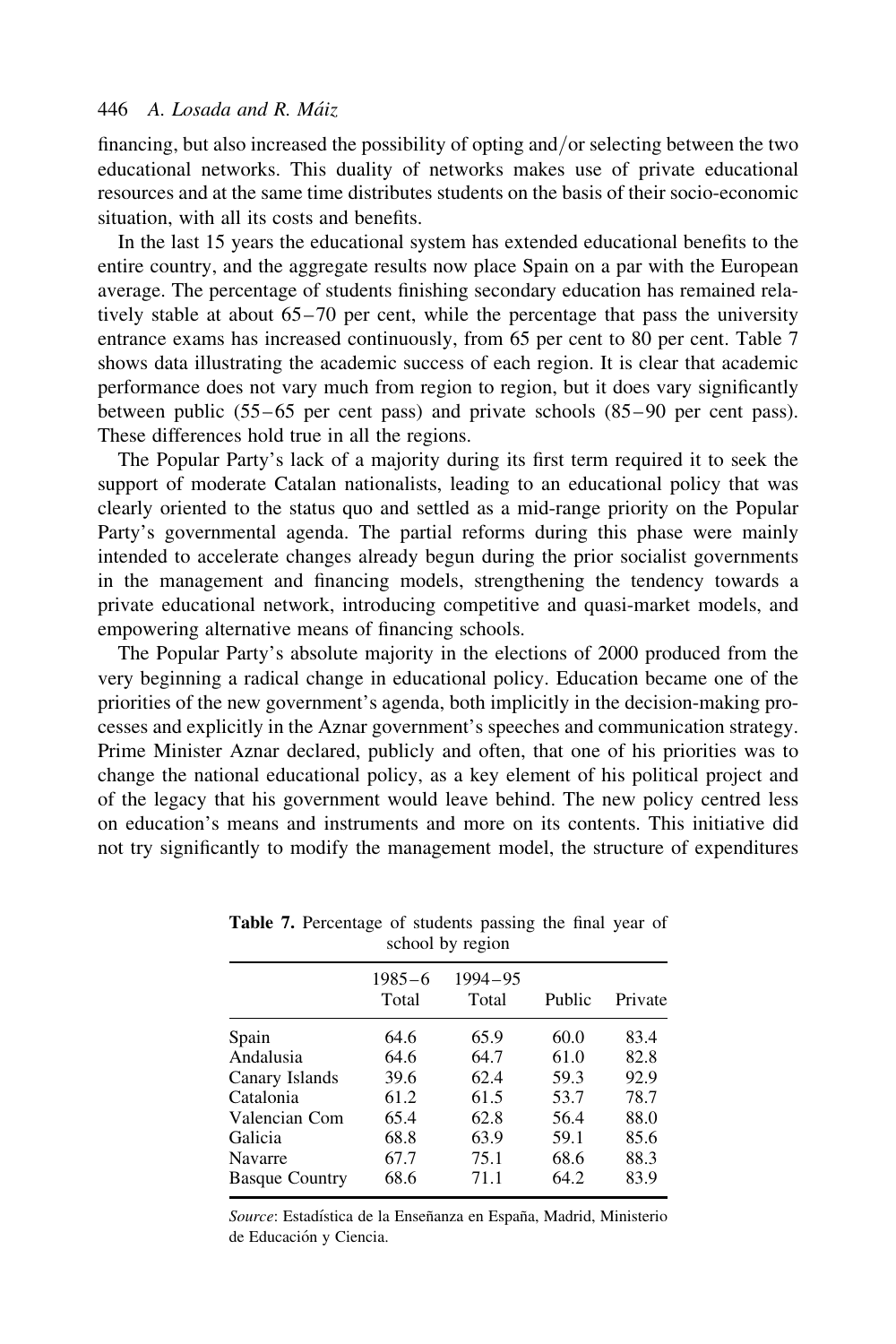or priorities in that field, or the balance between private and public education systems. The changes were rather intended to help central government regain control of political decision-making in education, to modify the content of the academic programmes and the structure of the curricula, and to reintroduce a culture of individual effort in contrast to a prior model that was thought undemanding for the students and their capacity to learn (based more on an ideological judgement than on a professional one). This was essentially a counter-reform that sought to disassemble and reverse the two most profound changes in educational policies during the democratic period: (1) reversing the process of devolution and decentralization of everything related to educational policy decision-making; and (2) reversing the modernization of subject matters, which had been based on cooperation and civic and progressive values, establishing instead a more individualistic and competitive model, while recovering the influence lost to the regions in regard to control and production of the educational agenda.

The educational counter-reform was implemented through changes in educational policies, particularly through new legislation (LOCE), and was facilitated by the structural institutional deficit of the Spanish system of devolution. It was not simply a matter of turning the direction of public policies away from the tendency of the socialist governments. Although this was a decisive factor, it is important to see both dimensions of the problem: policy and institutions. One structural problem in the institutional design of the State of the Autonomies, derived from the open nature of the state model established in the 1978 Constitution and which had so many advantages for unblocking the process of decentralization of the state, was a failure to ensure that the autonomous communities had guaranteed legislative competences vis-a`-vis the legislative power of the state. The broadest aspect of the problem derives from the mechanism that superimposes the regional legal order on the state framework, so that regional laws cannot repeal state laws in spite of the constitutional principle of political autonomy. Even though the range of the competences of the autonomous communities in Spain is considerable, the latent legislative competence of the state remains full and universal. Even

|                                                                | First PP legislature<br>$(1996 - 2000)$ | Second PP legislature<br>$(2000 - 2004)$   |
|----------------------------------------------------------------|-----------------------------------------|--------------------------------------------|
| Expenditure over GDP                                           | Increasing                              | Frozen                                     |
| Management model                                               | Decentralized                           | Decentralized                              |
| Public/private schools'<br>relationship                        | Complementary                           | Complementary                              |
| Type of relationship with<br>regions                           | Cooperation through<br>negotiation      | Conflict through competences               |
| Control of curricula                                           | Negotiated sharing                      | Exclusive control of<br>central government |
| Regional use of peripheral<br>languages                        | Peaceful                                | Conflictual                                |
| Design of and decisions<br>concerning changes in<br>the system | Negotiated                              | Imposed by the central<br>government       |

Table 8. Key Elements of the popular counter-reform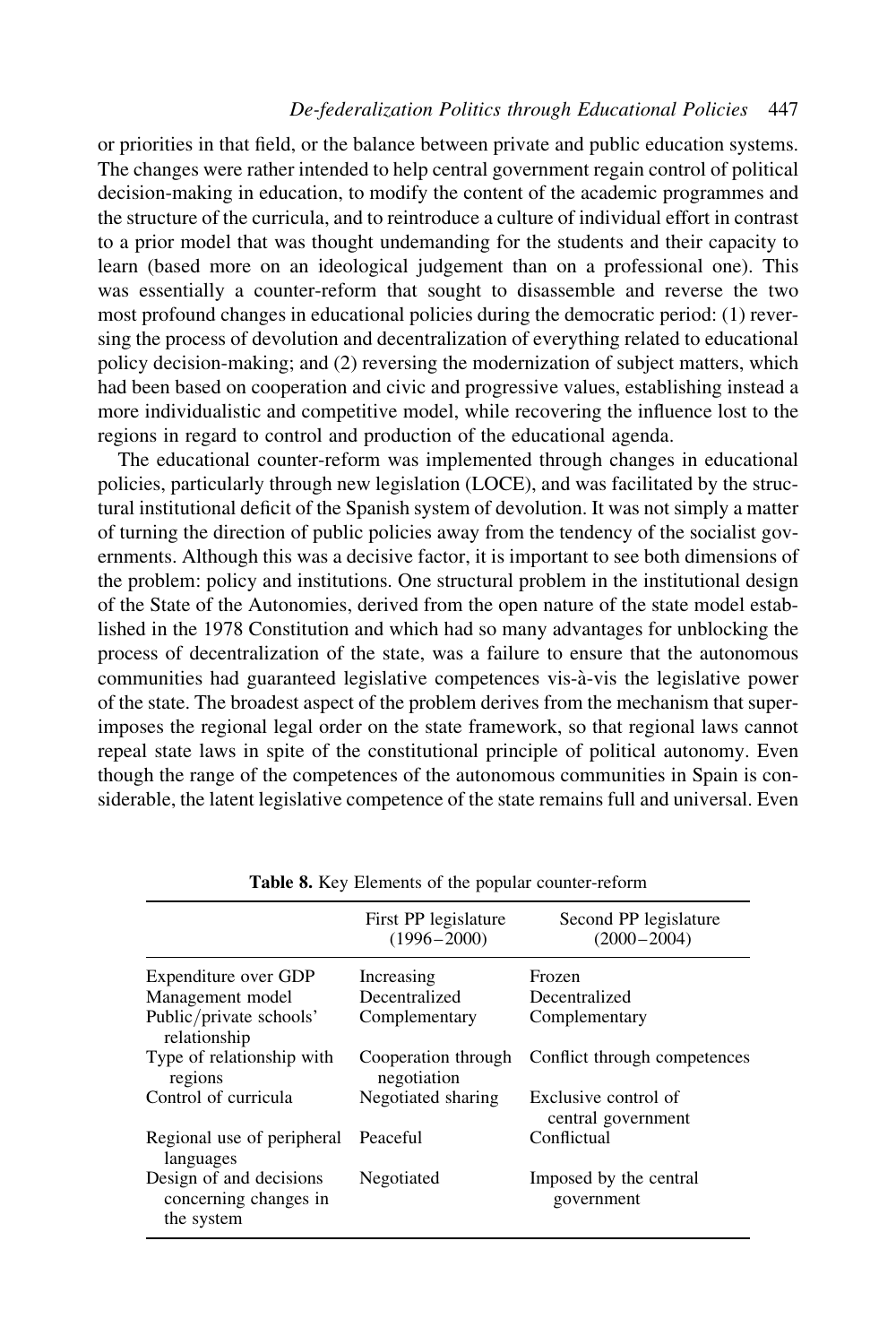in areas where the Constitution gives exclusive competence to the autonomous communities, state law remains valid, though supplementary to regional law, so that the ratification of a regional law only acts to limit the actual territorial application of state law. That is, instead of establishing criteria of validity that favour either the state or the regional law depending on who is entitled to legislate in a certain matter, criteria that merely establish the applicability of the law – regional or central – are used. Either state or regional law is applied, depending on the area of competence to be regulated, but both are constitutionally valid. This has led to a notorious lack of protection, and even a deficiency in safeguarding regional legislative competences – the central axis of regional self-government – in the face of expansive state laws and public policies. This can be clearly seen in the case of the education policies of the PP Spanish government. In sum, the state can create parallel legislation of a subsidiary or supplementary variety, but this has allowed the state to carry out recentralizing policies which erode the areas of competence of the autonomous communities.

The problem of a structural weakening of the regional legislative competences – which remain at the mercy of governments in Madrid, whether decentralizing or centralizing – should be seen in conjunction with two other problems that are closely linked. First, there has been an extensive interpretation of the notion of foundational or basic laws through which the state is constitutionally permitted to set only the general principles upon which the autonomous communities may then legislate. On numerous occasions, basic laws have been used unilaterally to amplify the area of competence of the state by interpreting in an abusive manner the so-called general interest. Second, there has been an inappropriate expansion of the 'organic law' sphere to invade areas of competence of the autonomous communities in matters reserved to them, on the pretext of protecting such fundamental values and core principles of the system as 'the equality of all Spaniards in exercising their rights'.

It is this latter instrument which was overwhelmingly used in education. Given that education is a right of all Spaniards, as recognized in article 27 of the Constitution, the regulation of the basic conditions of education is subject to an organic law according to article 81 (laws that require an absolute majority of the Congress of Representatives to approve or modify them in a final vote on the entire bill). Under the Socialist government, this left a broad margin for the autonomous communities in regulating and administering education at all levels. The Popular Party, however, used this organic law mechanism significantly to erode the exclusive or shared educational competence of the autonomous communities. The mechanism employed was a dual one: broadening the 'essential aspects' of education that are to be regulated by organic law; and use of the competence heading of article 149.1.1 of the Spanish Constitution, which allows the state to regulate the basic conditions that guarantee equality in the exercise of constitutional rights and fulfilment of duties. This problem had already arisen concerning other matters, and since the mid-1980s the Constitutional Court has ruled (STC 137/1986) that the formal element represented by organic laws should not prevail over the material criteria of the distribution of competences reserved to the autonomous communities. That is, according to the Constitutional Court, organic laws cannot be used to erode regional competences or to amplify improperly the state's areas of competence.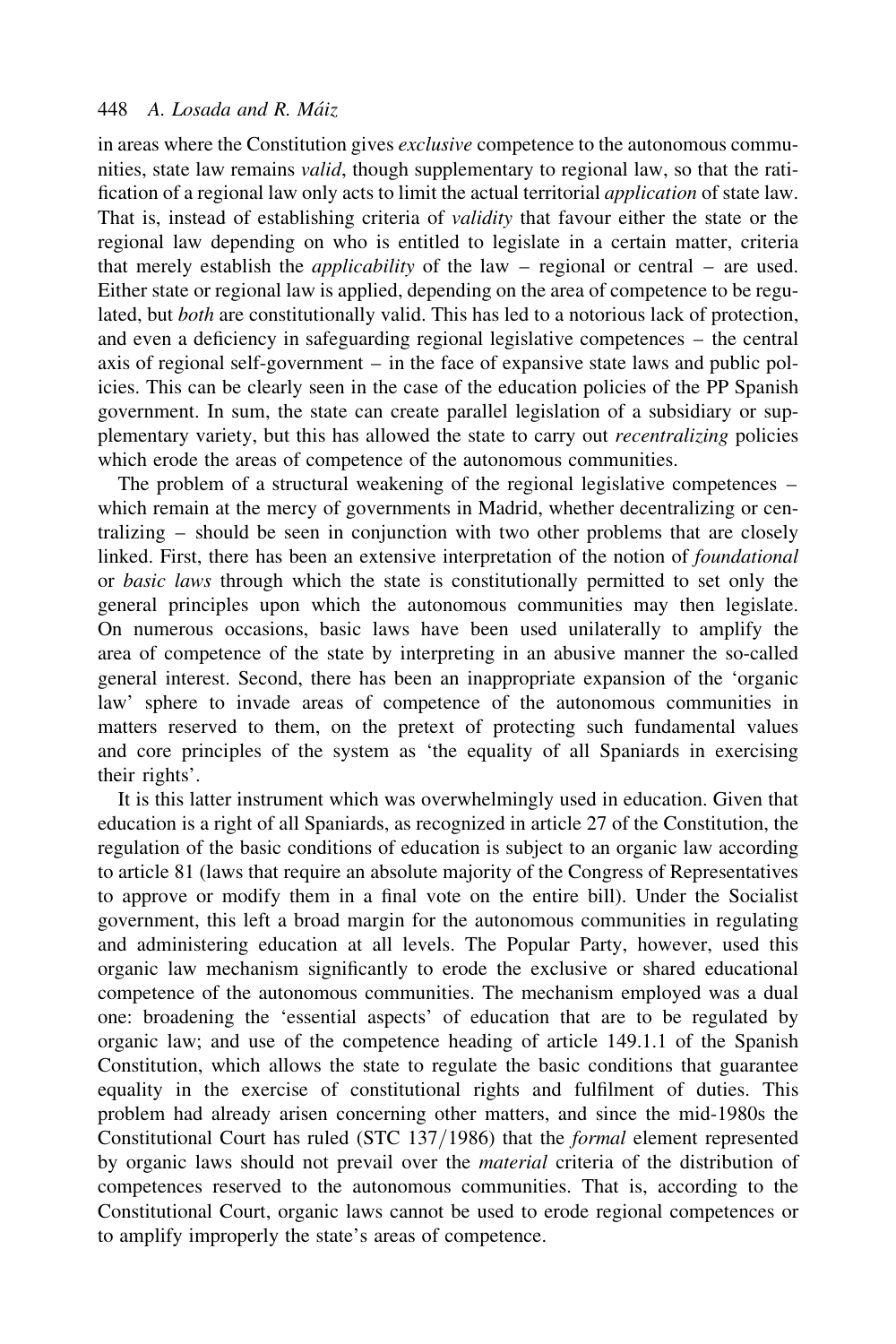In 2003, the Popular Party ratified the Organic Law on Quality of Education, which sought to recover values key to Spanish conservative nationalism, as manifested in their view of history, in their approach to the languages of Spain's nationalities, and in the statute for teaching Catholic religion. This significantly eroded the autonomous communities' areas of competence in educational matters, as recognized in the statutes of autonomy. Some significant aspects in this regard include:

Peripheral languages: teaching in Spanish has been reinforced, as a failing grade in Spanish language or maths means failing that year of school. This threatens teaching in vernacular languages and undermines the linguistic normalization process, as these languages are no longer basic curricular subjects and become optional. These effects were subsequently amplified in the decrees regulating the implementation of the law, which made it difficult to give the vernacular language equal time with Spanish.

Religion: religious teaching has been strengthened and the alternative subjects that were regulated by the regions have disappeared, while Catholic religion has gained the same status as the other subjects and counts in the final pass/fail evaluation for the year, and in the final grade that becomes part of the average with the university entrance exam.

Common subjects: the number of subjects that are common to all regions has increased, thus weakening the adaptation of education to the cultural, linguistic and social realities of each autonomous community. In addition, the law encroaches upon competences that the Statutes of Autonomy recognize as regional, such as titles, forms of baccalaureate education, and learning programmes in compulsory secondary education (ESO).

Teacher training: The law has encroached upon the regions' competence in autonomously developing teacher-training programs, both for initial and continuing training.

Pre-school education: regional competences have been hindered when pre-school education is considered as social assistance rather than fully educational.

Repeating a year: central government has encroached upon the competences of the regions in regulating the promotion of secondary school students, as it unilaterally sets the standards.

Regulation of reading: the competences of the autonomous communities have been invaded in the areas of pedagogical content and methods of promoting good reading habits and the capacity of students to express themselves publicly.

Fourth itinerary: regional competences have been invaded by the introduction of a class-biased 'hidden itinerary' for students with lower performance, by means of professional initiation programmes, implying that they are practically expelled from the educational system by state legislation.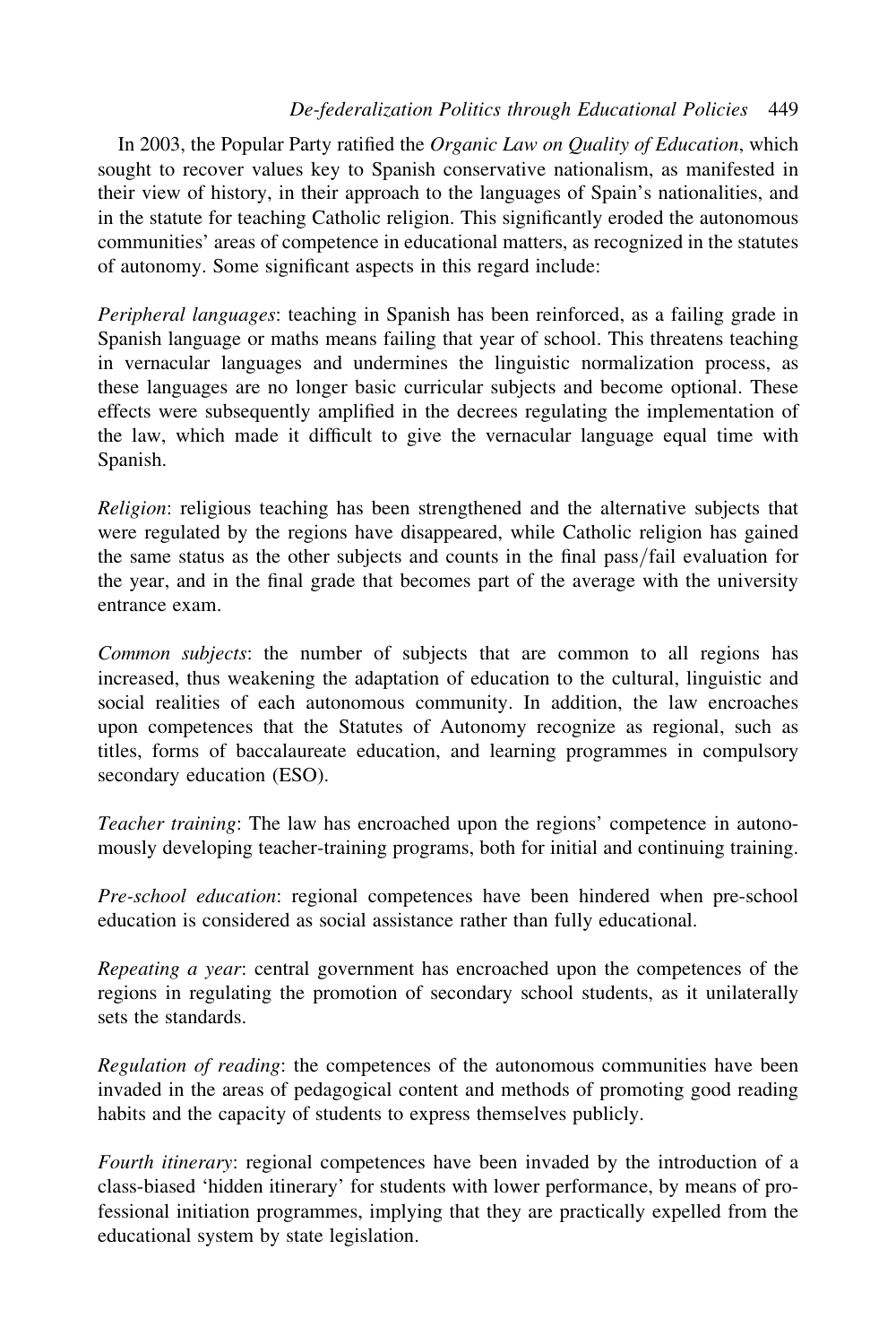#### **Conclusions**

From 1996 to 2004, Popular Party governments carried out a recentralization of the State of the Autonomous Communities that was particularly visible in the realm of educational policies. Two parallel processes mutually reinforced each other.

One occurred in the arena of political identities, where educational policies were part of a broader PP strategy to recover conservative Spanish neo-nationalism. This course of action involved a defence of the unity of Spain, the negation of its pluri-national character as recognized in the 1978 Constitution, opposition to reforming the Constitution or the autonomy statutes in order to correct the system's federal deficiencies (especially regarding the Senate and the mechanisms for participation in the European Union), a return to Catholicism as a central element of the authentic belonging to the Spanish nation, the party's use of national symbols like the flag, as well as various efforts to encourage cultural Castilianization and anti-Europeanism. Political control of education by the government in Madrid and the decreasing autonomy of the regional communities were central to this process. This particularly affected the historical nationalities of Galicia, the Basque Country and Catalonia, where policies in these areas had been especially significant in reinforcing sub-national identities and questioning any Castilian-centred vision of a unitary Spain.

A second recentralizing process took place in the public policy sphere. The Popular Party's counter-reform took advantage of the flexibility of the State of the Autonomous Communities and the poor safeguards established to maintain the autonomous communities' competences, thereby eroding regional competences through an expansive exercise of national state legislation. The need to reform the university system for the new European context, and to address the excessive number of school drop-outs, in conjunction with the deteriorating standards of the baccalaureate and other problems in the educational system, all turned into motives for the central government to homogenize and standardize the competences and educational models of the autonomous communities so as to improve their quality. This was particularly visible in the communities that had developed asymmetrical and differentiated educational systems due to their sub-national characteristics in areas such as language, history and culture. This involution built upon an ideological offensive in support of Spanish nationalism, a reinforcement of Catholic religion in the schools, and a legal reinterpretation of the State of the Autonomous Communities that implicitly tended to de-federalize the system. This improper use of organic and basic laws went beyond the constitutional intent of establishing principles and increasing the majorities needed to legislate on key questions (as stated by the Spanish Constitutional Court), going so far as to encroach upon key regulatory details in the autonomous communities' competences.

So, there was something much deeper involved in the divergence that took place from 1996 to 2004 between the left and the right, the Socialists and the Popular Party, the policies of Gonzalez (1982–96) and Aznar (1996–2004) in disputed matters such as the place of religion in education, the separation of students into different educational levels and itineraries, or the educational treatment of immigrants. The real clash revolved around the Spanish demos and the very different ways of defining and politically producing a collective Spanish identity. While the Popular Party sees